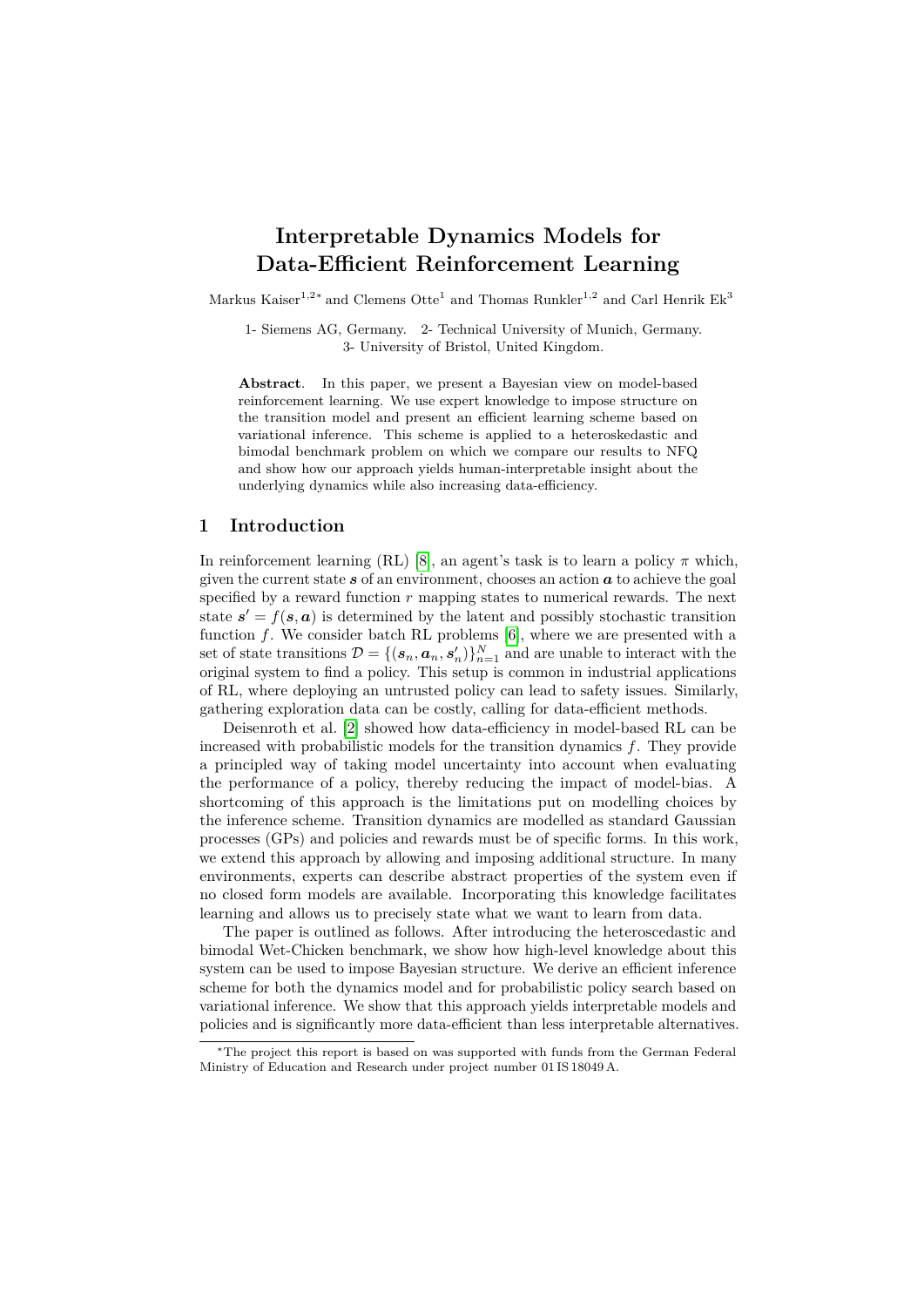# <span id="page-1-0"></span>**2 The Wet-Chicken Benchmark**

In the Wet-Chicken problem [\[3\]](#page-5-3), a canoeist is paddling in a two-dimensional river. The canoeist's position at time *t* is given by  $s_t = (x_t, y_t)$ , where  $x_t$  denotes the position along the river and *y<sup>t</sup>* the position across it. The river is bounded by its length  $l = 5$  and width  $w = 5$ . There is a waterfall at the end of the river at  $x = l$ . The canoeist wants to get close to the waterfall to maximize the reward  $r(\mathbf{s}_t) = x_t$ . However, if the canoeist falls down the waterfall he has to start over at the initial position (0*,* 0).

The river's flow consists of a deterministic velocity  $v_t = y_t \cdot \frac{3}{w}$  and stochastic turbulence  $b_t = 3.5 - v_t$ , both of which depend on the position on the *y*-axis. The higher  $y_t$  the faster the river flows but also the less turbulent it becomes. The canoeist chooses his paddle direction and intensity via an action  $a_t = (a_{t,x}, a_{t,y}) \in$  $[-1, 1]^2$ . The transition function  $f : (\mathbf{s}_t, \mathbf{a}_t) \mapsto \mathbf{s}_{t+1} = (x_{t+1}, y_{t+1})$  is given by

$$
x_{t+1} = \begin{cases} 0 & \text{if } \hat{x}_{t+1} > l \\ 0 & \text{if } \hat{x}_{t+1} < 0 \\ \hat{x}_{t+1} & \text{otherwise} \end{cases} \qquad y_{t+1} = \begin{cases} 0 & \text{if } \hat{x}_{t+1} > l \text{ or } \hat{y}_{t+1} < 0 \\ w & \text{if } \hat{y}_{t+1} > w \\ \hat{y}_{t+1} & \text{otherwise} \end{cases} \tag{1}
$$

where  $\hat{x}_{t+1} = x_t + (1.5 \cdot a_{t,x} - 0.5) + v_t + b_t \cdot \tau_t$  and  $\hat{y}_{t+1} = y_t + a_{t,y}$  and  $\tau_t \sim \mathcal{U}(-1, 1)$ is a uniform random variable that represents the turbulence.

There is almost no turbulence at  $y = w$ , but the velocity is too high to paddle back. Similarly, the velocity is zero at  $y = 0$ , but the canoeist can fall down the waterfall unpredictably due to the high turbulence. A successful canoeist must find a trade-off between the stochasticity and uncontrollable velocities in the river to get as close to the waterfall as possible.

# **3 Probabilistic Policy Search**

We are interested in finding a policy specified by the parameters  $\theta_{\pi}$  which maximizes the discounted return  $J^{\pi}(\theta_{\pi}) = \sum_{t=0}^{T} \gamma^{t} r(s_{t}) = \sum_{t=0}^{T} \gamma^{t} r_{t}$ . Starting from an initial state  $s_0$  we generate a trajectory of states  $s_0, \ldots, s_T$  obtained by applying the action  $a_t = \pi(s_t)$  at every time step *t*. The next state is generated using the (latent) transition function *f*, yielding  $s_{t+1} = f(s_t, a_t)$ .

Many environments have stochastic elements, such as the random drift in the Wet-Chicken benchmark from [Section 2.](#page-1-0) We take this stochasticity into account by interpreting the problem from a Bayesian perspective where the discounted return specifies a generative model whose graphical model is shown in [Fig. 1.](#page-2-0) Because of the Markov property assumed in RL, conditional independences between the states yield a recursive definition of the state probabilities given by

$$
p(\boldsymbol{s}_{t+1} | f, \boldsymbol{\theta}_{\pi}) = \int p(f(\boldsymbol{s}_t, \boldsymbol{a}_t) | \boldsymbol{s}_t, \boldsymbol{a}_t) p(\boldsymbol{a}_t | \boldsymbol{s}_t, \boldsymbol{\theta}_{\pi}) p(\boldsymbol{s}_t) d\boldsymbol{a}_t d\boldsymbol{s}_t, p(r_t | \boldsymbol{\theta}_{\pi}) = \int p(r(\boldsymbol{s}_t) | \boldsymbol{s}_t) p(\boldsymbol{s}_t | \boldsymbol{\theta}_{\pi}) d\boldsymbol{s}_t.
$$
 (2)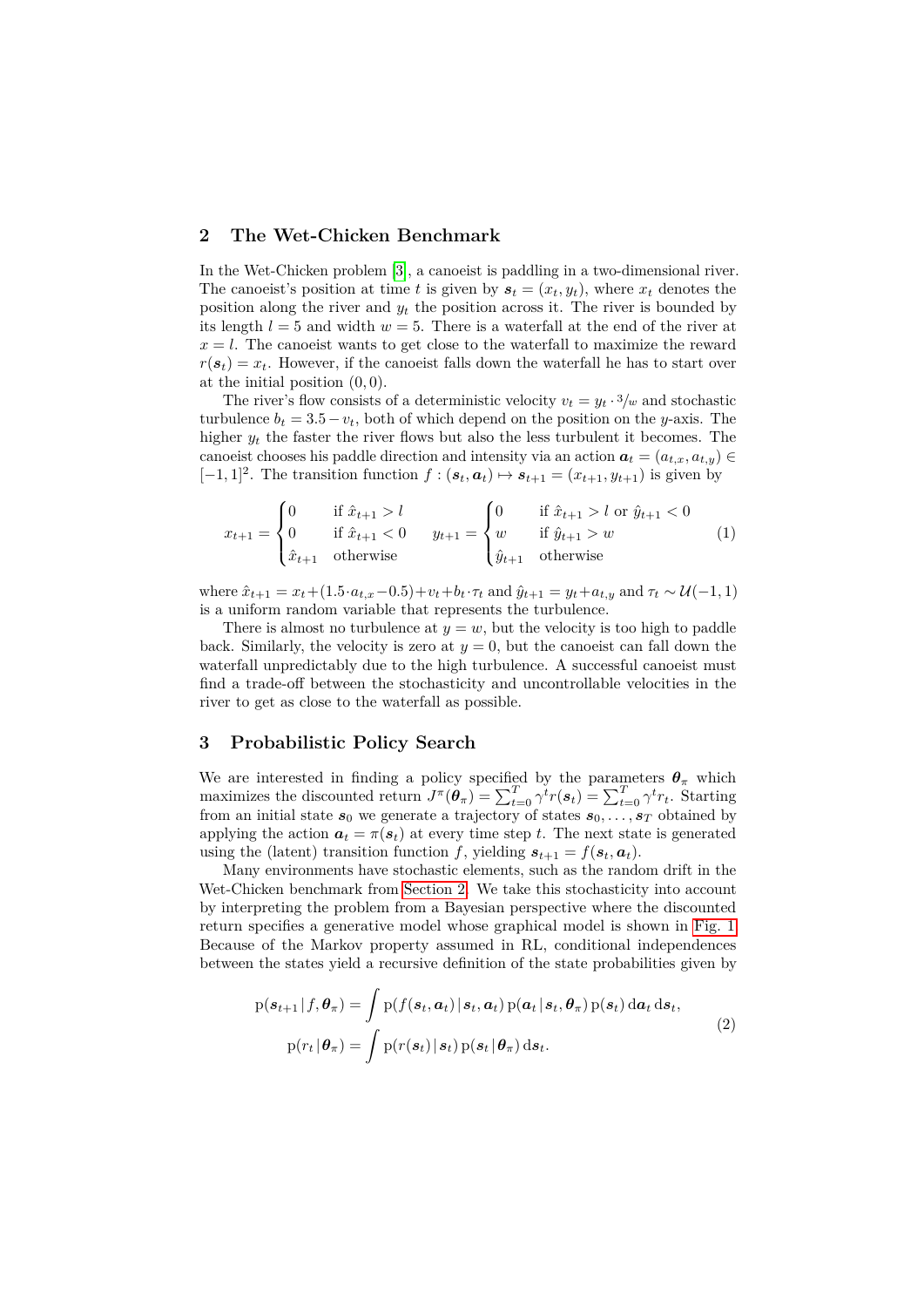<span id="page-2-0"></span>

Fig. 1: The graphical models considered in this work, where violet nodes are observed, parameters are shown in yellow and variational parameters are blue. The generative process for the return  $J^{\pi}$  (left) shows how starting from  $s_0$ , a trajectory of length *T* is generated with the policy parameterized by  $\theta_{\pi}$ . The return is generated by the rewards which depend on their respective states only. The transition model (right) separates the flow-behaviour of the river  $f_t$ , the heteroscedastic noise process  $\sigma_t$  and the possibility of falling down  $\lambda_t$ . Latent variables  $l_t$  represent the belief that the  $t^{\text{th}}$  data point is a fall-down event.

With stochasticity or an uncertain transition model, the discounted return becomes uncertain and the goal can be reformulated to optimizing the expected  $\text{return } \mathbb{E}[J^{\pi}(\boldsymbol{\theta}_{\pi})] = \sum_{t=0}^{T} \gamma^{t} \mathbb{E}_{p(\boldsymbol{s}_{t}|\boldsymbol{\theta}_{\pi})}[r_{t}].$ 

A model-based policy search method consists of two key parts [\[2\]](#page-5-2): First, a dynamics model is learned from state transition data. Second, this dynamics model is used to learn the parameters  $\theta_{\pi}$  of the policy  $\pi$  which maximize the expected return  $\mathbb{E}[J^{\pi}(\theta_{\pi})]$ . We discuss both steps in the following.

#### **3.1 An Interpretable Transition Model**

We formulate a probabilistic transition model based on high-level knowledge about the Wet-Chicken benchmark. Importantly, we do not formulate a specific parametric dynamics model as would be required to derive a controller. Instead, we make assumptions on a level typically available from domain experts.

We encode that given a pair of current state and action  $\hat{\boldsymbol{s}}_t = (\boldsymbol{s}_t, \boldsymbol{a}_t)$ , the next state  $s_{t+1}$  is generated via the combination of three things: the deterministic flow-behaviour of the river  $f_t$ , some heteroscedastic noise process  $\sigma_t$  and the possibility of falling down  $\lambda_t$ . This prior imposes structure which allows us to explicitly state what we want to learn from the data and where we do not assume prior knowledge: How does the river flow? What kind of turbulences exist? When does the canoeist fall down? How do the actions influence the system?

We formulate a graphical model in [Fig. 1](#page-2-0) using the data association with GPs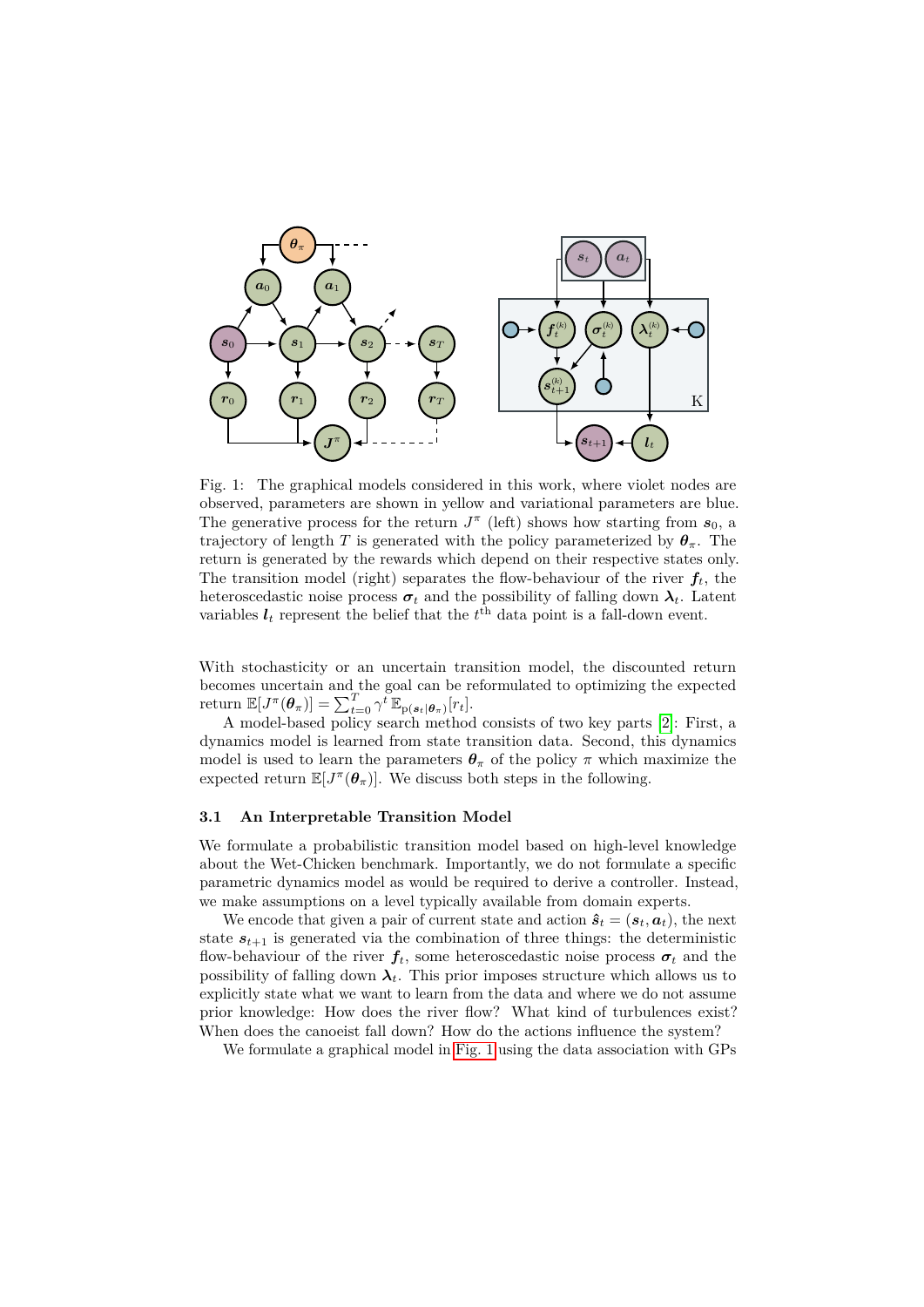(DAGP) model [\[5\]](#page-5-4), which allows us to handle the multi-modality introduced by falling down the waterfall. We specify this separation via the marginal likelihood

$$
p(\boldsymbol{s}_{t+1} | \hat{\boldsymbol{s}}_t) = \int p(\boldsymbol{s}_{t+1} | \boldsymbol{\sigma}_t, \boldsymbol{f}_t, \boldsymbol{l}_t) p(\boldsymbol{\sigma}_t | \hat{\boldsymbol{s}}_t) p(\boldsymbol{f}_t | \hat{\boldsymbol{s}}_t) p(\boldsymbol{l}_t | \hat{\boldsymbol{s}}_t) d\boldsymbol{\sigma}_t d\boldsymbol{l}_t d\boldsymbol{f}_t,
$$
  
\n
$$
p(\boldsymbol{s}_{t+1} | \boldsymbol{\sigma}_t, \boldsymbol{f}_t, \boldsymbol{l}_t) = \prod_{k=1}^K \mathcal{N}\Big(\boldsymbol{s}_{t+1} \Big| \boldsymbol{f}_t^{(k)}, (\boldsymbol{\sigma}_t^{(k)})^2\Big)_{t}^{\mathbb{I}(l_t^{(k)}=1)}.
$$
\n(3)

where  $\textbf{\textit{f}}_t \ = \ \left(\textbf{\textit{f}}_t^{_{(1)}}, \ldots, \textbf{\textit{f}}_t^{_{(K)}}\right) \ \text{and} \ \text{p}(\textbf{\textit{l}}_t \ \vert \ \textbf{\hat{s}}_t) \ = \ \int \mathcal{M}(\textbf{\textit{l}}_t \ \vert \ \text{softmax}(\boldsymbol{\lambda}_t)) \, \text{p}(\boldsymbol{\lambda}_t \ \vert \ \textbf{\hat{s}}_t) \, \text{d}\boldsymbol{\lambda}_t$ with M denoting a multinomial distribution. In our case, we use  $K = 2$  modes, one for staying in the river and one for falling down the waterfall. For every data point we infer a posterior belief  $p(l_t)$  about which mode the data point belongs to as we assume this separation can not be predetermined using expert knowledge. We place independent GP priors on the  $f^{(k)}$ ,  $\sigma^{(k)}$  and  $\lambda^{(k)}$ .

We approximate the exact posterior via a factorized variational distribution  $q(\boldsymbol{f}, \boldsymbol{\lambda}, \boldsymbol{\sigma}, \boldsymbol{U}) = \prod_{k=1}^{K} \prod_{t=1}^{T} q(\tilde{\boldsymbol{f}}_{t}^{(k)}, \boldsymbol{u}^{(k)}) q(\boldsymbol{\lambda}_{t}^{(k)}, \boldsymbol{u}_{\boldsymbol{\lambda}}^{(k)}) q(\boldsymbol{\sigma}_{t}^{(k)}, \boldsymbol{u}_{\boldsymbol{\sigma}}^{(k)})$  which introduces variational inducing inputs and outputs  $U$  as described in [\[4,](#page-5-5) [5\]](#page-5-4). The variational parameters are optimized by minimizing a lower bound to the marginal likelihood which can be efficiently computed via sampling and enables stochastic optimization. For details we refer to [\[5\]](#page-5-4). We obtain an explicit representation of the GP posteriors during variational inference which allows us to efficiently propagate samples through the model to simulate trajectories used for policy search.

#### **3.2 Policy Learning**

After training a transition model, we use the variational posterior  $q(s_{t+1} | \hat{s}_t)$ to train a policy by sampling roll-outs and optimizing policy parameters via stochastic gradient descent on the expected return  $\mathbb{E}[J^{\pi}(\theta_{\pi})]$ . The expected return is approximated using the variational posterior given by

<span id="page-3-0"></span>
$$
\mathbb{E}[J^{\pi}(\boldsymbol{\theta}_{\pi})] = \sum_{t=0}^{T} \gamma^{t} \mathbb{E}_{p(\boldsymbol{s}_{t}|\boldsymbol{\theta}_{\pi})}[r_{t}] \approx \sum_{t=0}^{T} \gamma^{t} \mathbb{E}_{q(\boldsymbol{s}_{t}|\boldsymbol{\theta}_{\pi})}[r_{t}]
$$
\n
$$
= \int \sum_{t=0}^{T} \left[ \gamma^{t} \mathbb{E}_{q(\boldsymbol{s}_{t}|\boldsymbol{\theta}_{\pi})}[r_{t}] \right] p(\boldsymbol{s}_{0}) \prod_{t=0}^{T-1} q(\boldsymbol{s}_{t+1}|\boldsymbol{s}_{t}, \boldsymbol{\theta}_{\pi}) d\boldsymbol{s}_{0} \dots d\boldsymbol{s}_{T} \quad (4)
$$
\n
$$
\approx \frac{1}{P} \sum_{p=1}^{P} \sum_{t=0}^{T} \gamma^{t} r_{t}^{p}.
$$

We expand the expectation to explicitly show the marginalization of the states in the trajectory. Due to the Markovian property of the transition dynamics, the integral factorizes along *t*. The integral is approximated by averaging over *P* samples propagated through the model starting from a known distribution of initial states  $p(s_0)$ . State transitions can efficiently be sampled from the variational posterior of the dynamics model by repeatedly taking independent samples of the different GPs.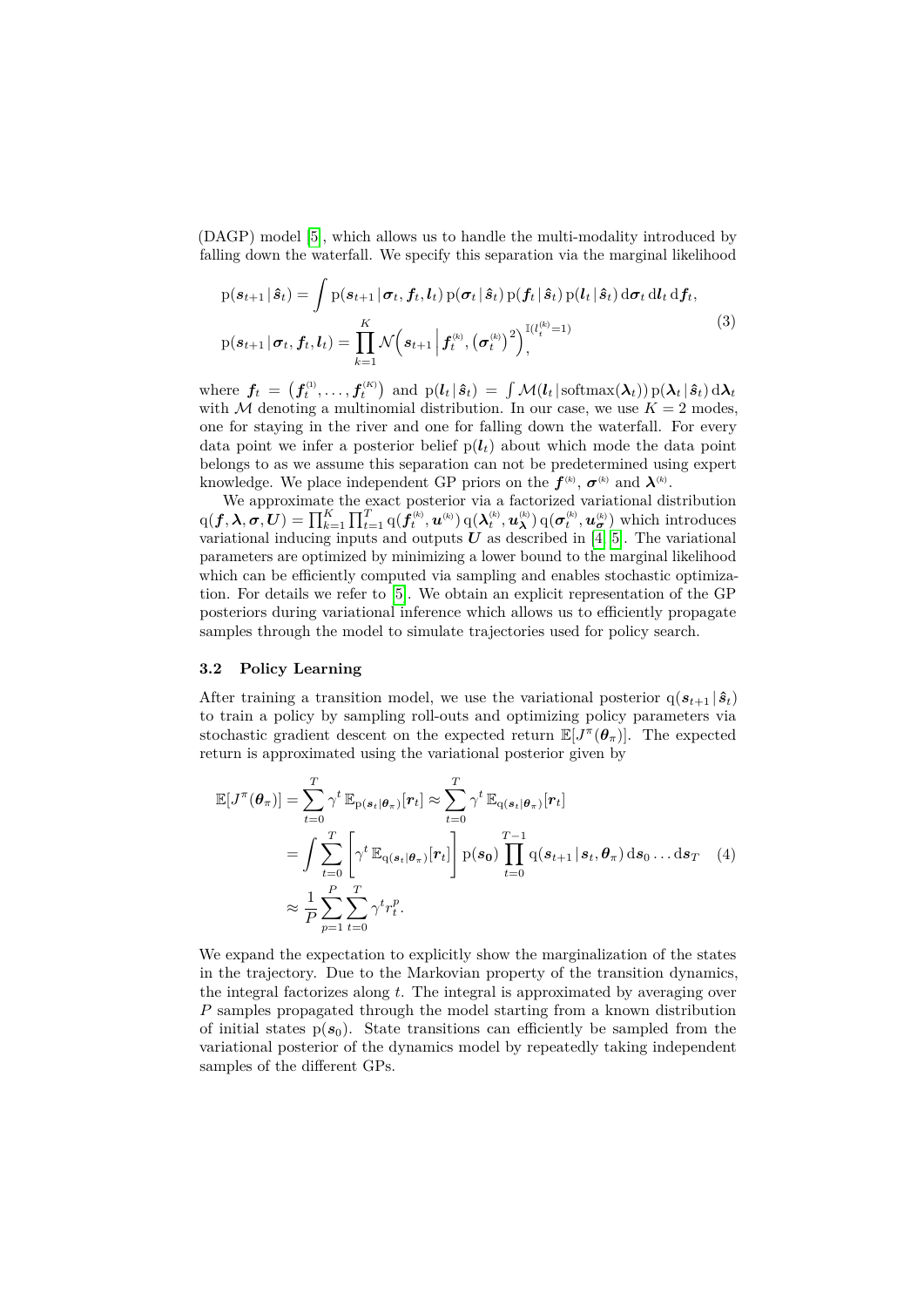<span id="page-4-0"></span>

(c) Comparison of expected returns (d) A successful Wet-Chicken policy

Fig. 2: The separation of different aspects of the Wet-Chicken benchmark yields interpretable information about the probability to fall down the waterfall and the turbulence intensity. Successful policies can be learned based on 250 observations, while about 2500 observations are needed for NFQ.

The expected return in [\(4\)](#page-3-0) can be optimized using stochastic gradient descent via the gradients  $\nabla_{\theta_{\pi}} J^{\pi}(\theta_{\pi}) \approx \frac{1}{P} \sum_{p=1}^{P} \sum_{t=0}^{T} \gamma^{t} \nabla_{\theta_{\pi}} r_{t}^{p}$  of the Monte Carlo approximation as they are an unbiased estimator of the true gradient. The gradients of the samples can be obtained using automatic differentiation tools such as TensorFlow [\[1\]](#page-5-6). The *P* roll-outs can trivially be parallelized. Importantly, we only need a small number of Monte Carlo samples at every iteration, since we use the gradients of the samples directly.

## **4 Results**

To solve the Wet-Chicken problem, we first train the dynamics model on batch data sampled from the true dynamics. The benchmark has a two-dimensional state and action spaces from which we sample uniform random transitions with varying *N* in the range 100 to 5000. With  $N \ge 250$ , our model is able to identify the underlying dynamics. [Figures 2a](#page-4-0) and [2b](#page-4-0) show how the model has successfully identified the probabilities of falling down the waterfall and the amplitude of turbulence, both with respect to the action (0*,* 0). We are presented with easily separable posterior belief about different aspects of the Wet-Chicken benchmark. This belief can be reasoned about with experts to evaluate the training result.